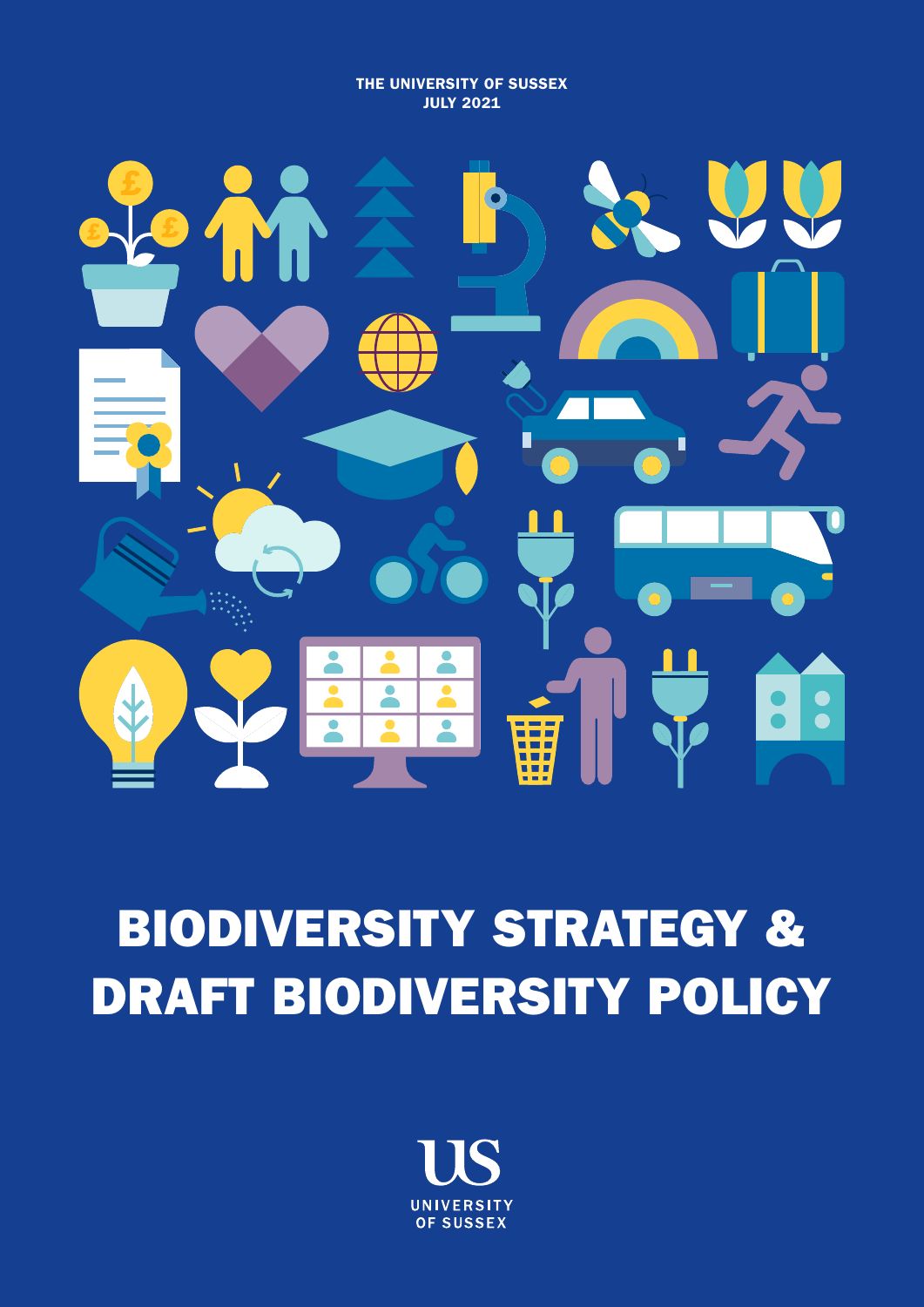## OUR BIODIVERSITY STRATEGY

## Vision: The most biodiverse campus in the United Kingdom.

#### **Objectives**

- 1. Achieve a biodiversity net gain<sup>1</sup>; and
- 2. Increase the percentage of the University of Sussex campus set aside for nature.

#### Aims

We will achieve the above objectives through the following actions:

- a) Undertake a mapping exercise to categorise the campus into four categories of land management, including passive rewilding by August 2021. These four categories are listed (at Annex A of this document).
- b) Use the above mapping data to establish the precise percentage of campus land that is currently set aside for nature and then consult on options to increase this percentage to either 30%, 40%, 50% or more. This consultation will form part of a Big Biodiversity Conversation in January 2022.
- c) Use the findings from the Big Biodiversity Conversation to set SMART (Specific, Measurable, Attainable, Relevant, Timed) annual targets for achieving the objectives within this strategy.
- d) Achieve these SMART targets of increasing biodiversity and setting aside more land for nature by:
- i. Actioning a series of practical biodiversity projects, as selected though the Big Biodiversity Conversation (these may include but will not be restricted to the list of potential projects set out at Annex B of this document);
- ii. Implementing the good practice principles set out in the draft biodiversity policy (at Annex C of this document) that will also be consulted on during the Big Biodiversity Conversation; and
- iii. Identifying new areas for reduced mowing, low management and passive rewilding that we will then agree with our Grounds Maintenance Team in Sussex Estates and Facilities.

Please note that this biodiversity strategy interlinks with other areas of the Sussex Sustainability Strategy. For example, our water conservation and net zero [carbon work](https://www.sussex.ac.uk/about/sustainable-university/policy-and-strategy/strategy/decarbonising-the-economy/net-zero-by-2035). Therefore, additional actions that promote biodiversity in relation to these areas can also be found in relevant companion policies and the overarching [Sustainable Sussex Strategy Document](https://www.sussex.ac.uk/webteam/gateway/file.php?name=4904-sustainability-strategy-final-30june-2nd.pdf&site=271) and [Action](https://www.sussex.ac.uk/about/sustainable-university/policy-and-strategy/strategy-action-plan)  [Plan](https://www.sussex.ac.uk/about/sustainable-university/policy-and-strategy/strategy-action-plan).

Finally, a glossary of biodiversity related terms is provided (at Annex D of this document) to improve understanding of the proposals set out within our biodiversity strategy and draft biodiversity policy.



<sup>1</sup> Biodiversity net gain refers to an increase in the amount or quality of biodiversity in a defined area over time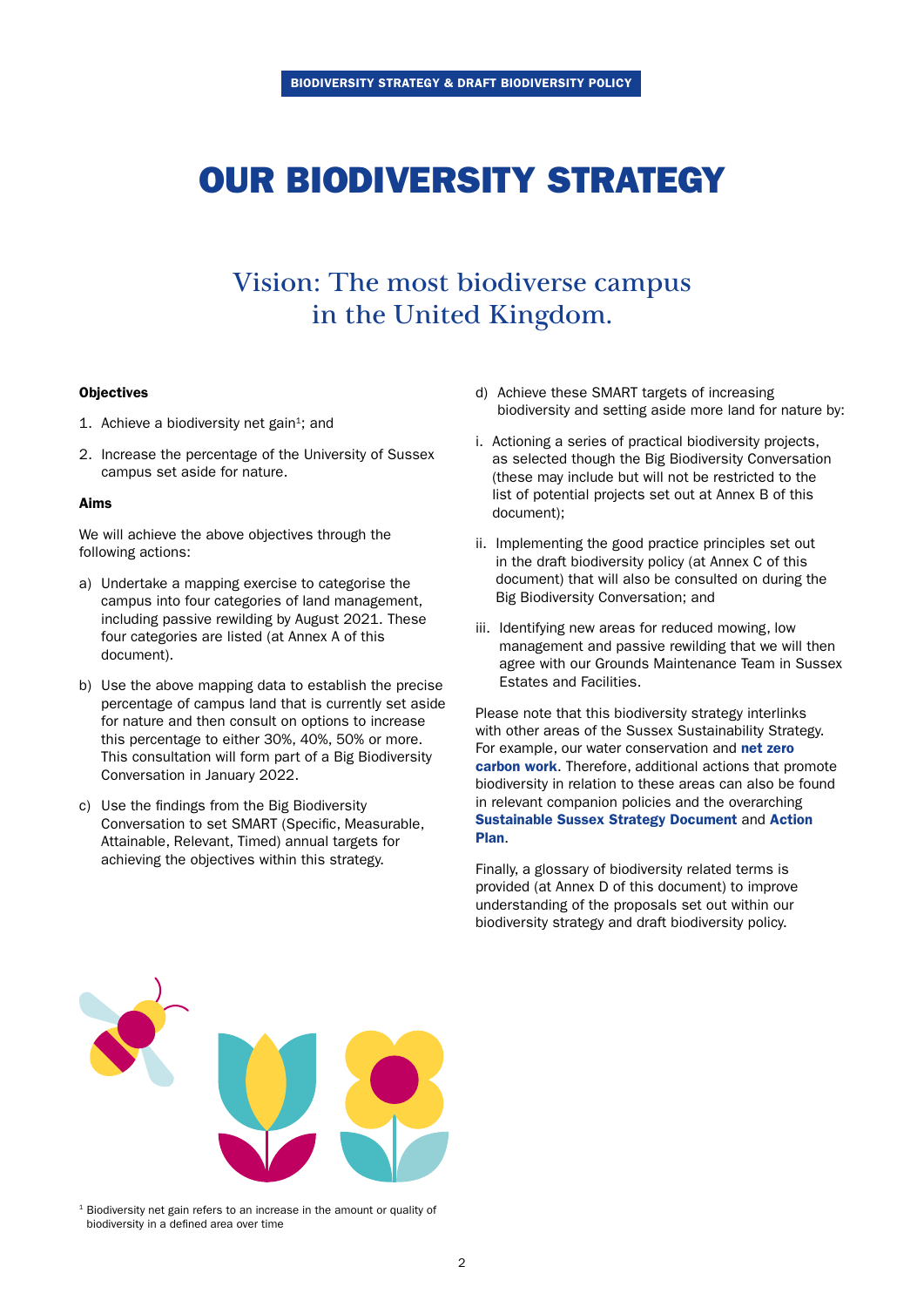## OUR CATEGORIES OF LAND MANAGEMENT INTENSITY

ANNEX A

The following categories of land management intensity have been proposed by leading academics in the field of biodiversity. They will be used to map the current usage of areas of the estate in relation to biodiversity.



#### A. Amenity management

Land managed as required for human use, while aligning with relevant biodiversity principles, such as minimising carbon, pesticide and synthetic fertiliser use and seeking biodiversity net gain, e.g. leaving islands and paths of longer grass to provide nature corridors through amenity grassland.



#### B. Reduced mowing areas

Areas within the current amenity lawn area that are marked for reduced mowing (maximum 3 times per year, compared to a typical 8 times for amenity areas).



#### C. Low management areas (Flower-rich Downland and hay meadow)

Areas that are mown once a year in late summer to promote biodiversity. When funds allow, these areas should be rotavated and seeded with a hay meadow mix. Paths and patches can also be mown in to provide access to areas for sitting and to demonstrate deliberate management. Ponds that are only cleaned once a year should also be included in this category.



#### D. Passive rewilding

Non-intervention zones, where nature is allowed to develop freely, should be established across campus. These zones should include woodlands (other than for health and safety reasons), and woodland boundaries (e.g. 20m deep) to allow scrub and woodland expansion. Grassland sites around the periphery of campus would also be suitable. Some patches should also be established in the centre of campus to promote engagement. Ponds that are unmanaged, such as the Dew Pond are included in this category, as are green roofs, which are left to develop on their own.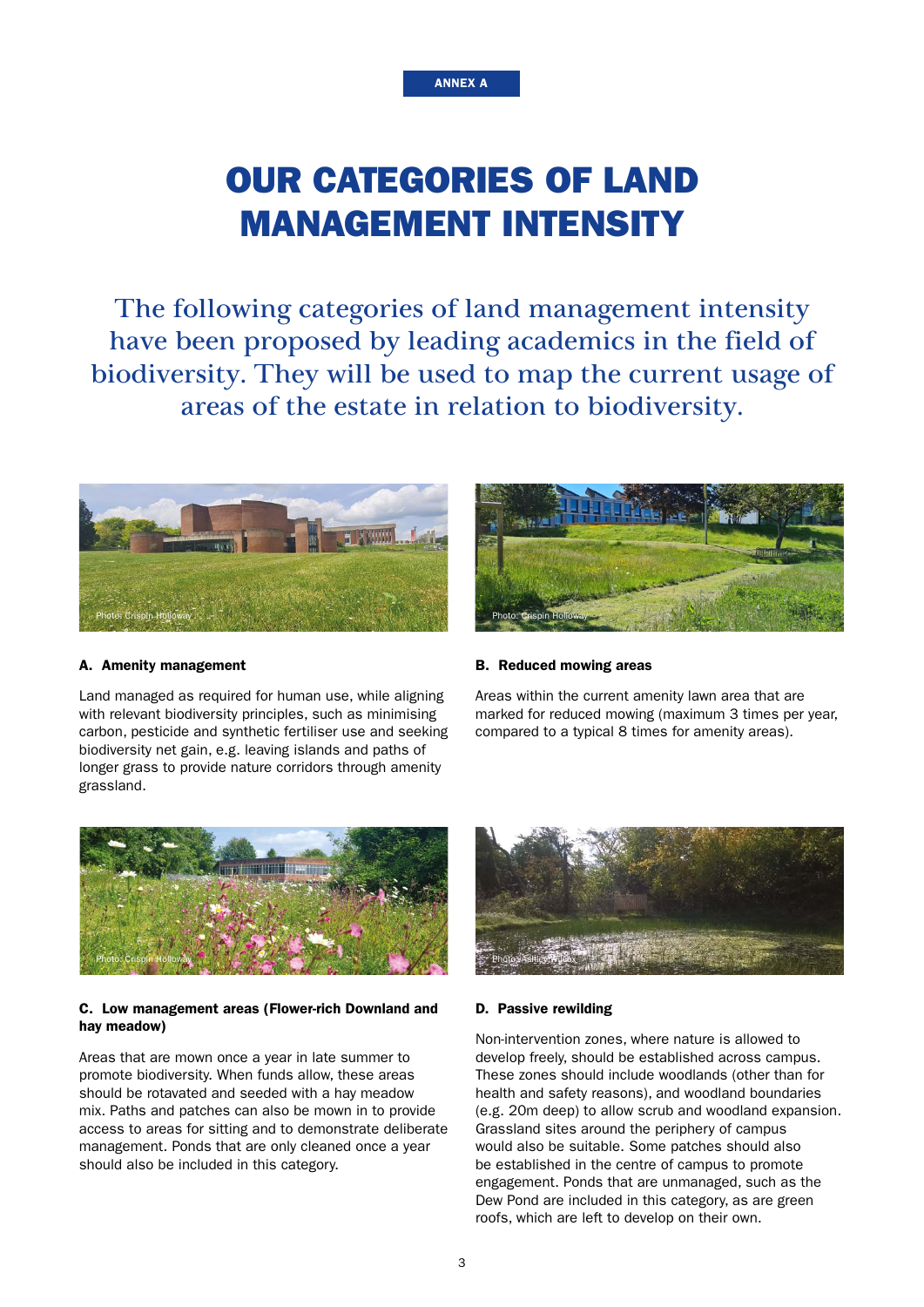## OUR LIST OF INDICATIVE PROJECTS FOR CONSULTATION DURING THE BIG BIODIVERSITY CONVERSATION

We will use our Big Biodiversity Conversation to consult with students and staff on: a) how best to achieve a net gain in biodiversity and b) agreeing a target for setting aside a minimum percentage of land for nature from the following options:

- I. 30% of campus set aside for nature;
- II. 40% of campus set aside for nature; or
- III. 50% of campus or more set aside for nature.

Once we have held the consultation we will achieve our agreed goals via an excellent biodiversity policy and a suite of agreed projects and actions (including certain changes in land use on campus).

The following list of potential projects have already been proposed by staff and students. They are likely to be discussed alongside other ideas that we solicit during the Big Biodiversity Conversation with the most popular, pragmatic and achievable options being selected to be championed as projects under the leadership of the new Provost, Rachel Mills.

The proposed projects for discussion are split into three categories:

- A) Land habitats and management
- B) Water management and habitats
- C) Student and staff engagement

Please note that this list is not supposed to be exhaustive, nor is inclusion of the idea at this stage intended to be taken as an endorsement of its suitability for implementation.

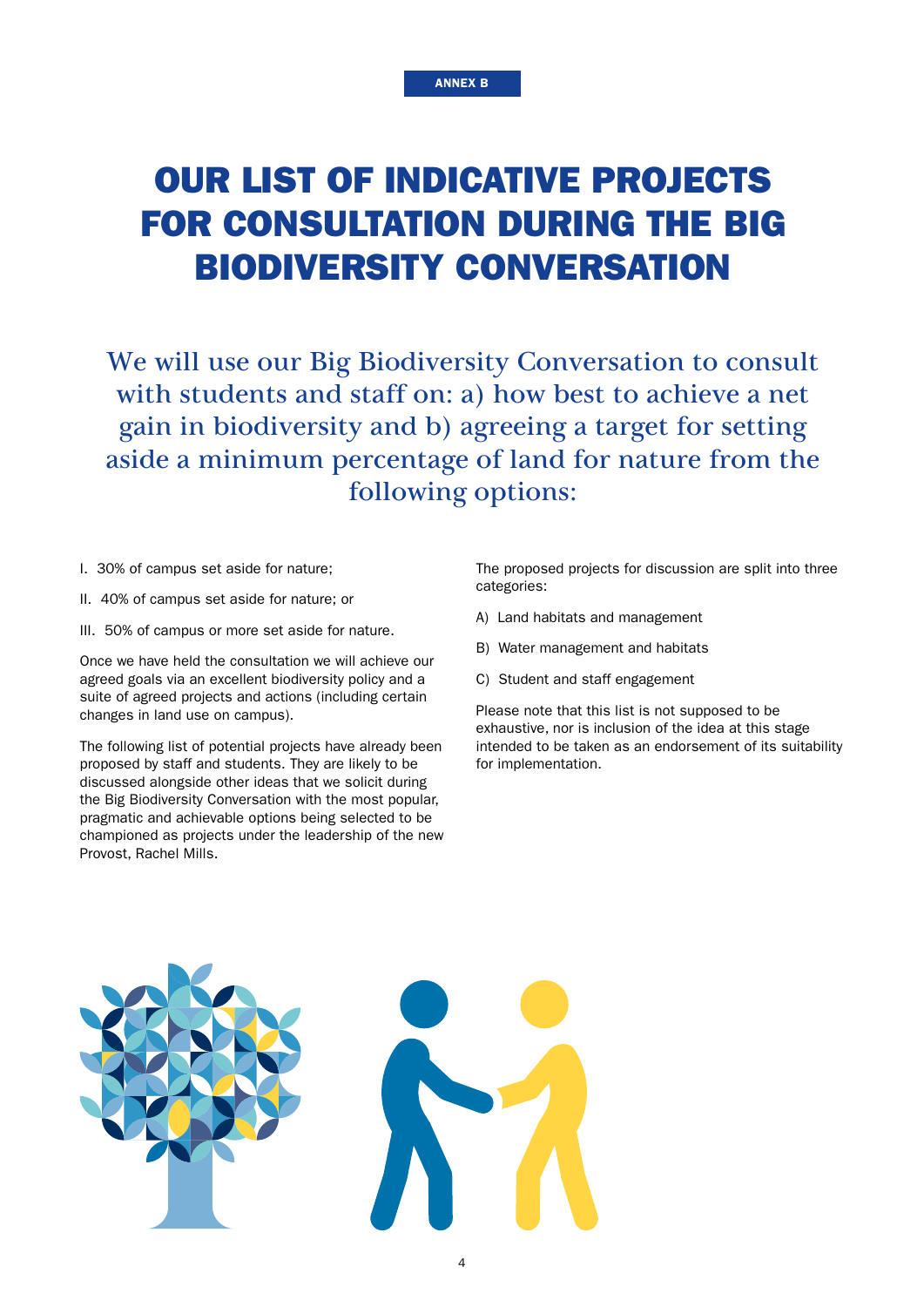### CATEGORY A: LAND HABITATS AND MANAGEMENT

| <b>Action</b>                                                                                                                                                                                       | <b>Current situation</b>                                                                                                                                                                                                                                                         | <b>Argument for its Implementation</b>                                                                                                                                                                                                                                                                                                 |
|-----------------------------------------------------------------------------------------------------------------------------------------------------------------------------------------------------|----------------------------------------------------------------------------------------------------------------------------------------------------------------------------------------------------------------------------------------------------------------------------------|----------------------------------------------------------------------------------------------------------------------------------------------------------------------------------------------------------------------------------------------------------------------------------------------------------------------------------------|
| <b>Leave the current Roots Allotment</b><br>fence standing, in order to create<br>an undisturbed natural area when<br>Roots move to new Northfield site.                                            | The Roots Allotment is currently located<br>behind Park Village on the west of<br>campus and is due to move to a new<br>site near Northfield when the West Slope<br>development starts.                                                                                          | The current Roots site enjoys a high level<br>of plant, bird and insect diversity, as<br>well as visits from hedgehogs and other<br>animals. If left in place, the site could<br>develop on its own into a wildlife haven<br>with minimal management needed. This<br>biodiverse area could then be used for<br>research and fieldwork. |
| Implement sheep grazing on west<br>slope.                                                                                                                                                           | No grazing taking place on campus.                                                                                                                                                                                                                                               | Sheep grazing was the traditional<br>management of the South Downs.<br>This traditional management system<br>created the conditions for the chalk<br>grassland habitat to develop, and is a<br>good way to maintain chalk grassland.                                                                                                   |
| <b>Continue to plant more pollinator-</b><br>friendly native plants and<br>wildflowers in ornamental flower<br>beds and wildflower areas.                                                           | The current SEF ground management plan<br>already prioritises bodiversity and social<br>insect support, with the wildflower mix<br>selected by the Laboratory of Apiculture<br>and Social Insects (LASI).                                                                        | Research suggests that native plant<br>species are more beneficial for native<br>pollinator species. Planting non-native<br>species can reduce biodiversity.                                                                                                                                                                           |
| <b>Convert east slope banks to</b><br>butterfly banks, with wildflower<br>species that support butterflies<br>and bees such as horseshoe vetch,<br>kidney vetch, bird's foot trefoil,<br>rock rose. | The Banks created by the East Slope<br>development are planted with shrubs,<br>with some seeded wildflower areas<br>between the East Slope accommodation<br>buildings. Some banks created by the<br>East Slope development are also allowed<br>to develop plant cover naturally. | Native wildflower species are beneficial<br>for locally important insects and can<br>assist with the stabilisation of the banks.                                                                                                                                                                                                       |
| Install bee hotels and hoverfly<br>lagoons on campus to enable bees<br>and hoverflies to breed.                                                                                                     | There are already several bee hotels<br>across campus in wildflower areas.                                                                                                                                                                                                       | This initiative could create additional<br>habitats for pollinator species and<br>increase pollination on campus<br>(benefiting wildflower areas).                                                                                                                                                                                     |
| Install 'hedgehog houses' and other<br>measures for a hedgehog-friendly<br>campus.                                                                                                                  | An ongoing group of staff and students<br>started work in this area in 2020.                                                                                                                                                                                                     | Hedgehogs numbers have halved since<br>2000. They are especially threatened in<br>urban areas.                                                                                                                                                                                                                                         |
| Leave damaged/diseased trees in<br>place (once made safe); and where<br>trees have to be felled, create log<br>piles.                                                                               | There are standing dead wood trees<br>by Bramber House and Falmer House.<br>Habitat piles are also present in some<br>wooded areas. Further dead wood trees<br>are also retained in quieter areas where<br>safe.                                                                 | Dead wood trees can support the many<br>species that live on/in dead wood. They<br>can increase the variety of habitats on<br>campus and encourage biodiversity.                                                                                                                                                                       |
| <b>Create tussocky grassland for</b><br>harvest mice.                                                                                                                                               | Much of the grassland on campus was<br>mown for amenity in previous years, prior<br>to the no-mow-May initiative in May 2021.                                                                                                                                                    | Harvest mice are common in southern<br>and eastern England but nationally rarer.                                                                                                                                                                                                                                                       |
| Use some tenanted land in<br><b>Falmer Village for research</b><br>around biodiversity and carbon<br>sequestration.                                                                                 | Some of this land is currently tenanted<br>for different uses.                                                                                                                                                                                                                   | Make use of space to understand how<br>we can manage land as part of net zero<br>efforts.                                                                                                                                                                                                                                              |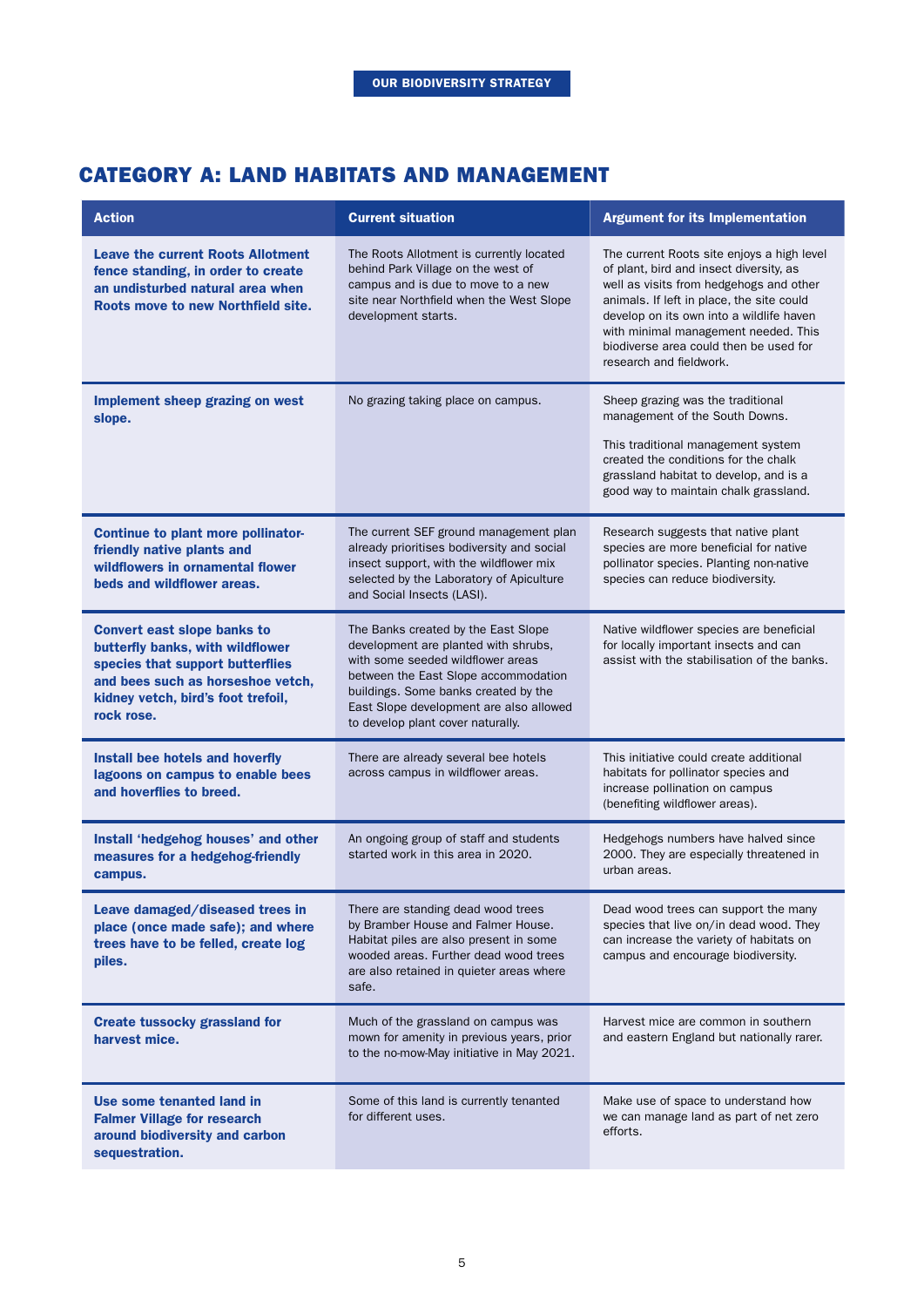### CATEGORY A: LAND HABITATS AND MANAGEMENT (CONTINUED)

| <b>Action</b>                                                      | <b>Current situation</b>                                                                                                                                                                     | <b>Argument for its Implementation</b>                                                                                                                                                                                                                    |
|--------------------------------------------------------------------|----------------------------------------------------------------------------------------------------------------------------------------------------------------------------------------------|-----------------------------------------------------------------------------------------------------------------------------------------------------------------------------------------------------------------------------------------------------------|
| <b>Plant an orchard of old Sussex</b><br>varieties of fruit trees. | Non-food trees are present across our<br>campus.                                                                                                                                             | Fruit trees can provide pesticide-free,<br>zero-food-miles fruit for students and staff<br>to pick.                                                                                                                                                       |
| A pesticide, peat and synthetic<br>fertiliser free campus.         | Pesticides are used at the University<br>as a last resort in weed control and in<br>accordance with legislative requirements.<br>Pesticides form part of Integrated Pest<br>Management Plan. | Reducing pesticide use can support a<br>reduction in water pollution and protect<br>pollinators.<br>Peatlands are the world's largest on land<br>carbon store. When peat compost is<br>extracted for gardening it releases carbon<br>into the atmosphere. |
| <b>Create living walls on campus.</b>                              | To be confirmed.                                                                                                                                                                             | Living walls not only increase the<br>biodiversity of an urban space with<br>plants, they offer vital nesting space,<br>shelter and food for birds and insects.                                                                                           |

## CATEGORY B: WATER MANAGEMENT AND HABITATS

| <b>Action</b>                                                                                                                                           | <b>Current situation</b>                                                                                                             | <b>Argument for its Implementation</b>                                                                                                                          |
|---------------------------------------------------------------------------------------------------------------------------------------------------------|--------------------------------------------------------------------------------------------------------------------------------------|-----------------------------------------------------------------------------------------------------------------------------------------------------------------|
| <b>Create more ponds.</b>                                                                                                                               | There is a dew pond behind the<br>Attenborough Centre for Creative Arts and<br>several small ponds, such as between<br>Arts A and B. | Introducing more ponds would increase<br>variety of habitats on campus and create<br>sinks for surface water run-off.                                           |
| <b>Additional water management</b><br>on campus to avoid flooding and<br>increase movement of water into<br>groundwater.                                | To be confirmed.                                                                                                                     | Groundwater management can help to:<br>avoid flooding, improve water quality,<br>support water habitats on campus and,<br>increase the recharge of groundwater. |
| <b>Convert the concrete 'moats'</b><br>in Falmer House courtyard and<br>the Meeting House to rain-fed<br>water gardens featuring native<br>wildflowers. | Being investigated by SEF in conjunction<br>with key biodiversity academics.                                                         | Foster an increased range of habitats on<br>campus.                                                                                                             |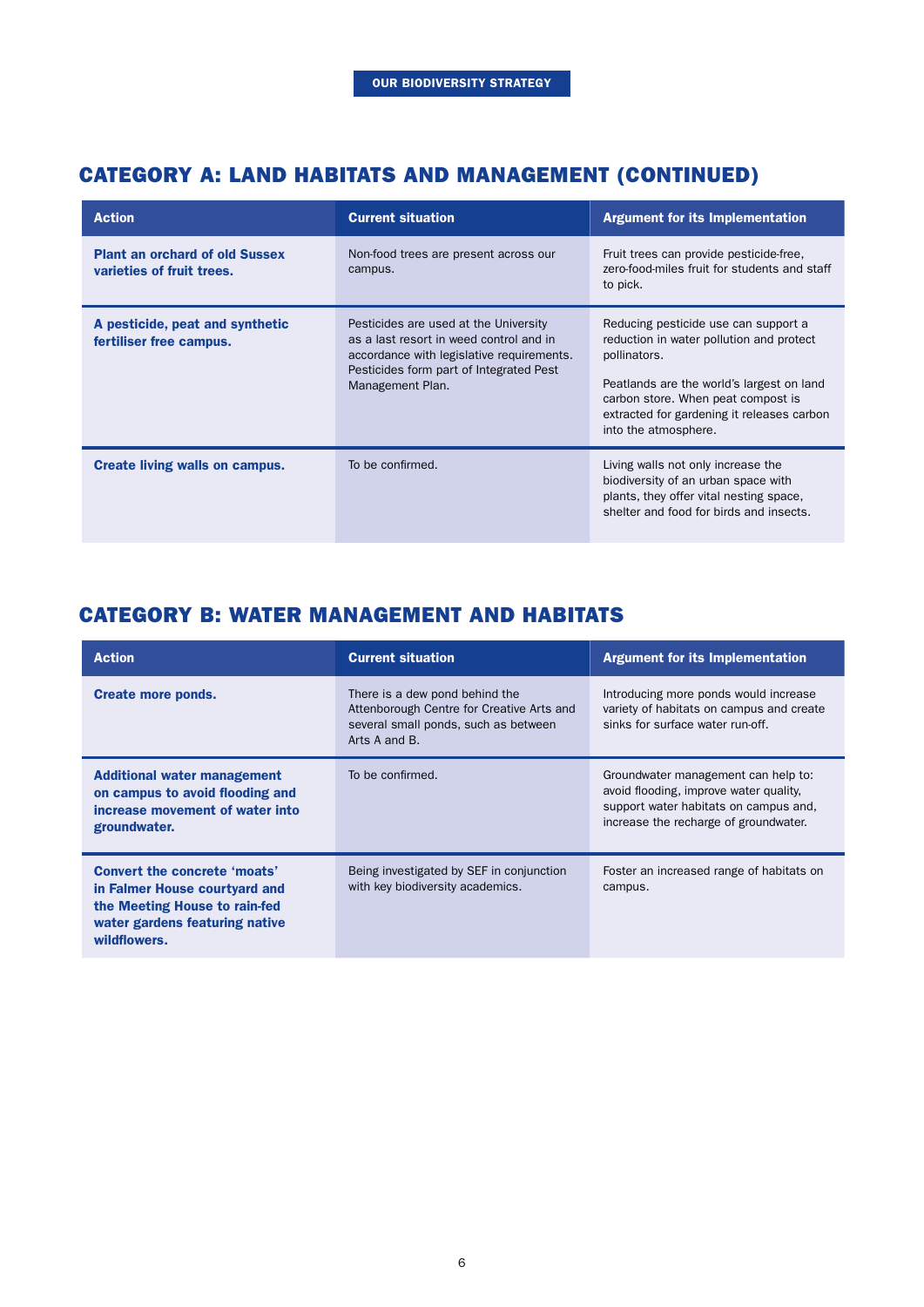### CATEGORY C: STUDENT AND STAFF ENGAGEMENT

| <b>Action</b>                                                                                                                      | <b>Current situation</b>                                                                                                                                                                                                     | <b>Argument for its Implementation</b>                                                                                                                                                                      |
|------------------------------------------------------------------------------------------------------------------------------------|------------------------------------------------------------------------------------------------------------------------------------------------------------------------------------------------------------------------------|-------------------------------------------------------------------------------------------------------------------------------------------------------------------------------------------------------------|
| Provide additional allotment and/<br>or farming spaces for students<br>and staff to grow food locally (in<br>addition to 'Roots'). | Important new NUS linked projects and<br>funding in this area that could be tapped<br>into.                                                                                                                                  | There are social benefits of cooperative<br>food production (community, wellbeing,<br>and recreation). Allotments are also<br>shown to support biodiversity.                                                |
| <b>Introduce more self-guided</b><br>walks around campus including<br>biodiversity hotspots with signage.                          | The woodland boundary walk around<br>campus perimeter is included in some<br>sports activities.                                                                                                                              | Spending time in nature is good for health<br>and wellbeing. Signage and interaction<br>with biodiversity hotspots increase<br>knowledge of biodiversity.                                                   |
| <b>Establish a national campus</b><br>biodiversity monitoring competition<br>to determine success.                                 | The University has been involved in the<br>City Nature Challenge for 2 years. A<br>Sussex or university specific competition<br>could potentially follow the same model<br>using the iNaturalist app to identify<br>species. | To engage staff and students in<br>measuring biodiversity.                                                                                                                                                  |
| <b>Create materials for a bio recording</b><br>platform via student projects.                                                      | There is already several biodiversity<br>focussed student societies and staff<br>involved in this area.                                                                                                                      | Bio recording helps to develop datasets<br>on the biodiversity present on campus.<br>This can both inform nature management<br>and increase education about campus<br>biodiversity and why it is important. |
| <b>Create a therapeutic physic</b><br>memorial garden.                                                                             | A potential site has been identified near<br>to the life sciences building.                                                                                                                                                  | There are wellbeing benefits of<br>therapeutic gardening, which can also be<br>done in a way that supports biodiversity.                                                                                    |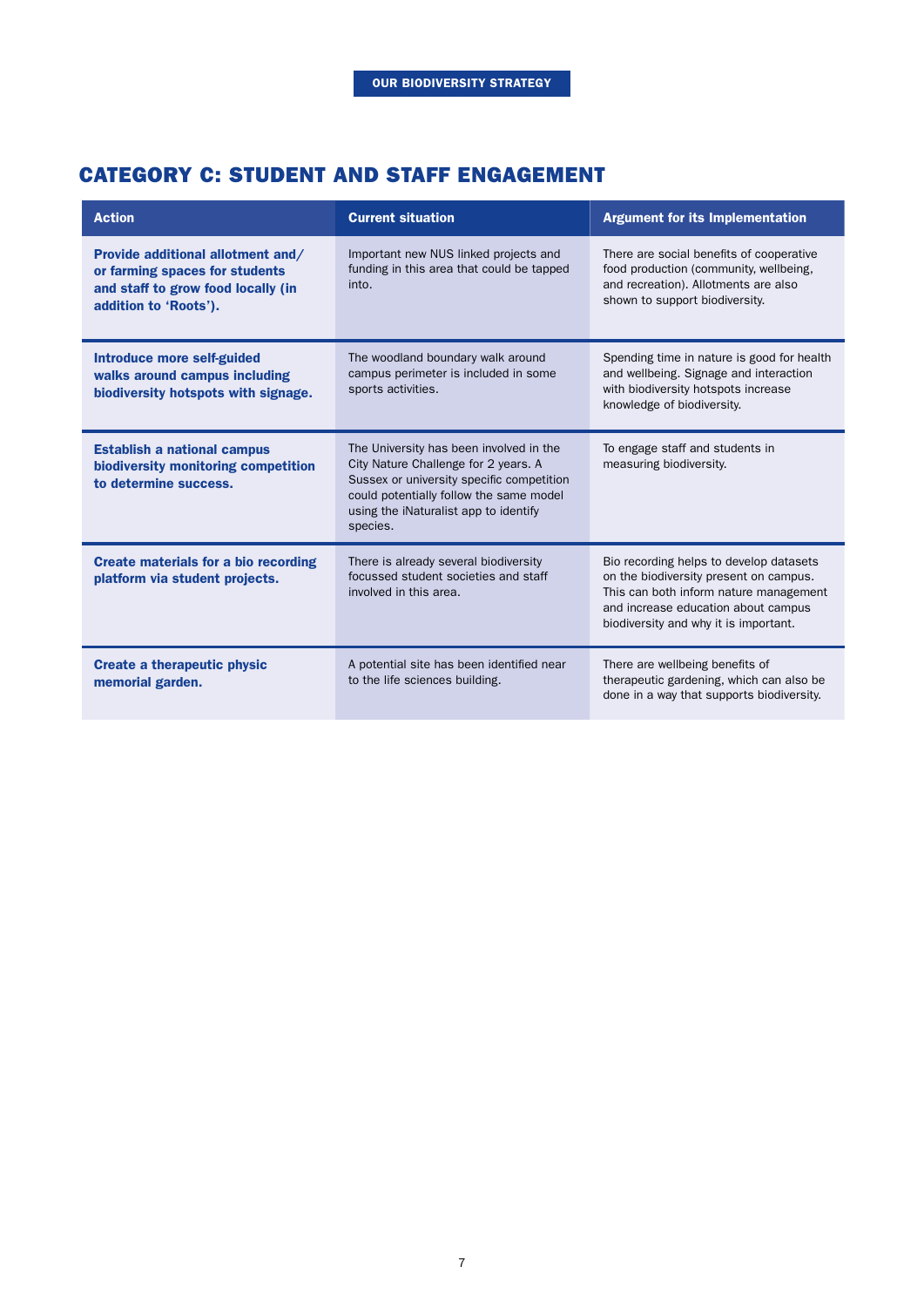## OUR DRAFT BIODIVERSITY POLICY

## The following draft policy and document will be consulted on as part of the Big Biodiversity Conversation from January 2022

#### INTRODUCTION

This draft biodiversity policy outlines key principles for excellent biodiverse campus management that can result in net biodiversity gain. The policy will be further developed through a consultation with students and staff, called the Big Biodiversity Conversation, from January 2022. The outputs of this consultation will also include the selection of a target for setting aside a percentage of land for nature and additional actions proposed by students and staff to increase biodiversity.

#### BACKGROUND

The biodiversity crisis refers to the current unprecedented level of biodiversity loss that is occurring as a result of human activity, such as habitat loss through agriculture and urban development. In response to this crisis, we want to protect and enhance the biodiversity of our campus. Our work on biodiversity will go above and beyond the UK government's 2020 commitment to manage 30% of UK land for nature by 2030.

Our campus is uniquely located within the South Downs National Park. This means that we enjoy a range of natural areas on and around our campus, such as wildflower meadow and woodland at our west boundary with Stanmer Park. However, this also means that we must be aware of the impact that our operations have on the biodiversity found in these natural areas.

Currently around 25%2 of our campus is already set aside for nature and 20% of the campus is managed as amenity grassland. We have seeded over ten wildflower areas around campus that not only look colourful and attractive, but also support pollinators. We also have several low management meadow and bank areas, such as behind the Attenborough Centre for Creative Arts where up to 40 wildflower species have been recorded.

The Grounds Management Team have also carried out extensive enhancements to chalk grasslands on our campus, such as the creation of a chalk grassland site on the west slope of the campus in 2018. Our work to support and raise awareness of pollinators by growing pollinator-friendly plants in our wildflower areas and meadows, as well as building 'bee hotels', has led to us winning a **[Bees' Needs](http://www.sussex.ac.uk/broadcast/read/50144)** Champions award (for the third year running) in 2020.

See the [Grounds Management Plan](http://www.sussex.ac.uk/sef/services/grounds/services) to read more about the Grounds Management Teams' ongoing work with grassland and woodland, as well as the management policies and practices that have resulted in us winning a prestigious [Green Flag award](http://www.sussex.ac.uk/broadcast/read/49118), for well-managed green spaces, for the fourth year running.



<sup>2</sup> A more concise figure will be provided following the commencement of a detailed mapping exercise by August 2021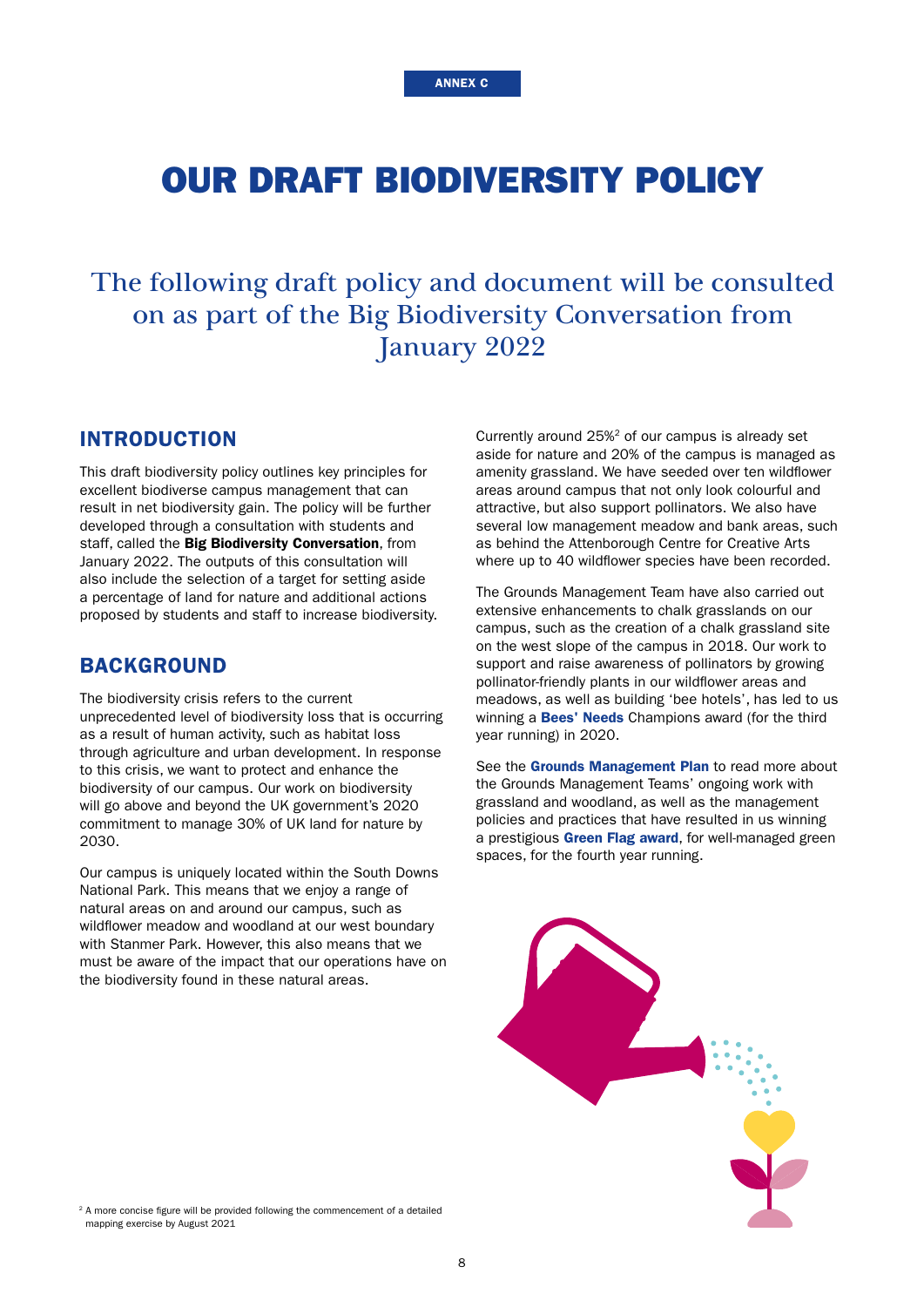### MISSION STATEMENT

Our biodiversity policy is to achieve a net gain in biodiversity by:

- A. Increasing the percentage of land set aside for nature
- B. Implementing various priority biodiversity projects; and
- C. Adopting the following good practice principles to guide campus management

### OUR GOOD PRACTICE BIODIVERSITY PRINCIPLES

We will promote an increase in biodiversity by adhering to the following principles. We will:

- 1. Comply with relevant UK, European, and international legislation and statutory codes of practice, such as the Wildlife & Countryside Act (1981); Natural Environment and Rural Communities Act (2006); Conservation of Habitat & Species Regulations (2010); and other legislation relevant to the university's location within a National Park.
- 2. Plan for Net Gain: The annual campus grounds management plan will strive for a net increase in biodiversity each year in response to the ongoing biodiversity crisis.
- 3. Plant Native Species: All planting and seeding on campus will, within reason, be native species that are from regional/national sources, as native species have been found to be more beneficial to our pollinators.
- 4. Aim to be a pesticide, peat and synthetic fertiliser free campus: We will aim to become pesticide free, where possible, and use zero peat or synthetic fertiliser, with exceptions to meet Health and Safety legislation.
- 5. Be a Zero Green Waste campus: Take green waste offsite to make into compost or mulch. Leave grass cuttings on mowed area to allow nutrients to return to the soil. Leave dead wood standing on site for its habitat provision and organic matter benefits.
- 6. Manage surface water to the benefit of biodiversity and water quality: Use sustainable drainage systems to create more opportunities for groundwater recharge and protection of water quality, as well as creation of water habitats.
- 7. Use water conscious planting practices: Select plants that do not have high water requirements, planting in shade, using mulch, and minimal watering of plants.
- 8. Support nationally important chalk grassland habitat: Continue support for chalk grassland habitats across the campus, such as chalk banks and the West Slope chalk grassland area.
- 9. Involve students and staff in increasing biodiversity: Engage students, staff, and other interested parties, including members of the public, in direct action to increase biodiversity on our campus and raise awareness of the importance of protecting and enhancing biodiversity.